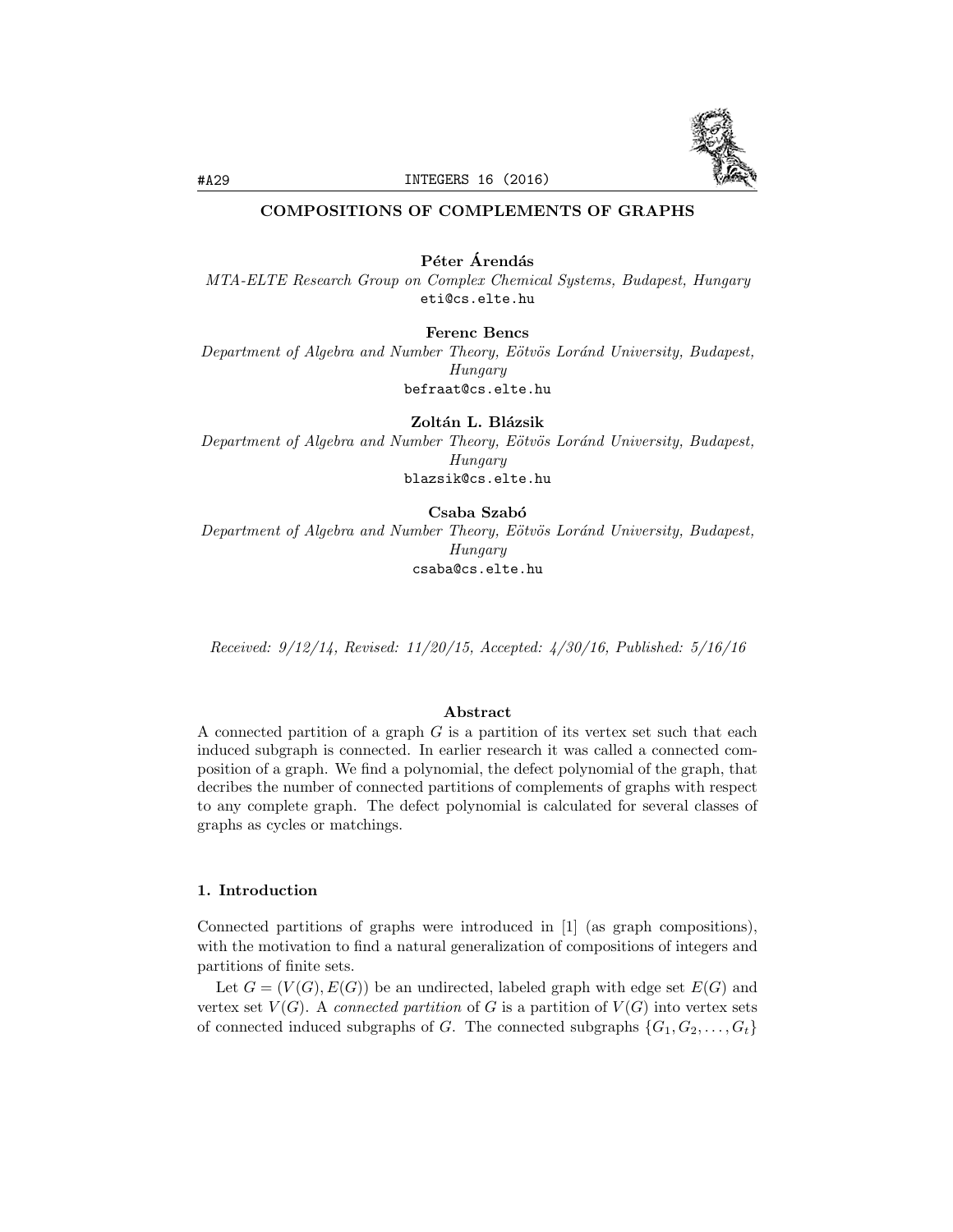provided by the composition of *G* are the *parts* of a given composition, with the properties that  $\bigcup_{i=1}^{t} V(G_i) = V(G)$ , and for  $i \neq j$ ,  $V(G_i) \cap V(G_j) = \emptyset$ . The earlier name composition is a bit misleading, as one can think of compositions of graphs as some kind of operation involving two graphs. The notion connected partition is more descriptive.

Throughout this paper let  $K_n$  denote the complete graph on *n* vertices,  $P_n$  the path on *n* vertices,  $C_n$  the cycle on *n* vertices, and  $K_{n,m}$  the bipartite graph on *n* and *m* vertices.

It is not difficult to see that connected partitions of the complete graph  $K_n$  are in one-to-one correspondence with the partitions of its vertex set [1]. Every subset of the vertices of  $K_n$  induces a connected subgraph of  $K_n$  (which is also a complete graph), and hence each partition gives a connected partition.

Connected partitions of  $P_n$  are obtained in the following way [1]. Any connected subgraph of  $P_n$  is also a path on some consecutive vertices of  $P_n$ , and the components of a connected partition of  $P_n$  consist of paths of cardinality  $a_i$  so that  $\sum_{i=1}^{m} a_i = n$ . Therefore, the path lengths provide a connected partition of the positive integer *n*, in other words, the representation of *n* as an ordered sum of positive integers and vice-versa.

An alternative characterization of connected partitions was given in [2]. For a graph  $G = (V(G), E(G))$  the components of the connected partition defined by  $E'(G) \subseteq E(G)$  are the connected components of the subgraph  $G' = (V(G), E'(G))$ .

Let  $\Pi_c(G)$  denote the set of connected partitions of a given graph *G*. The set of connected partitions  $\Pi_c(G)$  is a subposet of the partition lattice of  $V(G)$ , where the ordering is the usual ordering of partitions by inclusion, and  $\Pi_c(G)$  is a lattice. The *connected partition number* of *G* is the number of connected partitions of *G*, and is denoted by  $C(G)$ . With these notations,  $C(G) = |\Pi_c(G)|$ .

The connected partition number of  $K_n$  is equal to the number of partitions of its vertex set thus  $C(K_n) = \mathcal{B}(n)$ , where  $\mathcal{B}(n)$  denotes the *n*th Bell-number. For the path  $P_n$  we have  $C(P_n) = 2^{n-1}$ . Indeed, by omitting an arbitrary subset of the edges of  $P_n$  we obtain a connected partition.

Connected partitions of complete bipartite graphs are considered in [3]. The connected partition numbers are found via generating functions. Relationships between flats of matroids and connected partitions are investigated in [4]. A closer relationship between compositions of integers and graphs is analyzed in [5].

In this paper we investigate the connected partition number of complements of graphs. Complements are considered in a more general sense: for a graph *G* on *k* vertices we take the complement of *G* in a complete graph  $K_n$  for  $n \geq k$ . Investigations towards this direction were done in [7]. There, among others, complements of families of graphs, as paths, cycles or stars are considered. We find the connected partition number of complements of several graphs and families of graphs. We also reprove a few of the results of [7].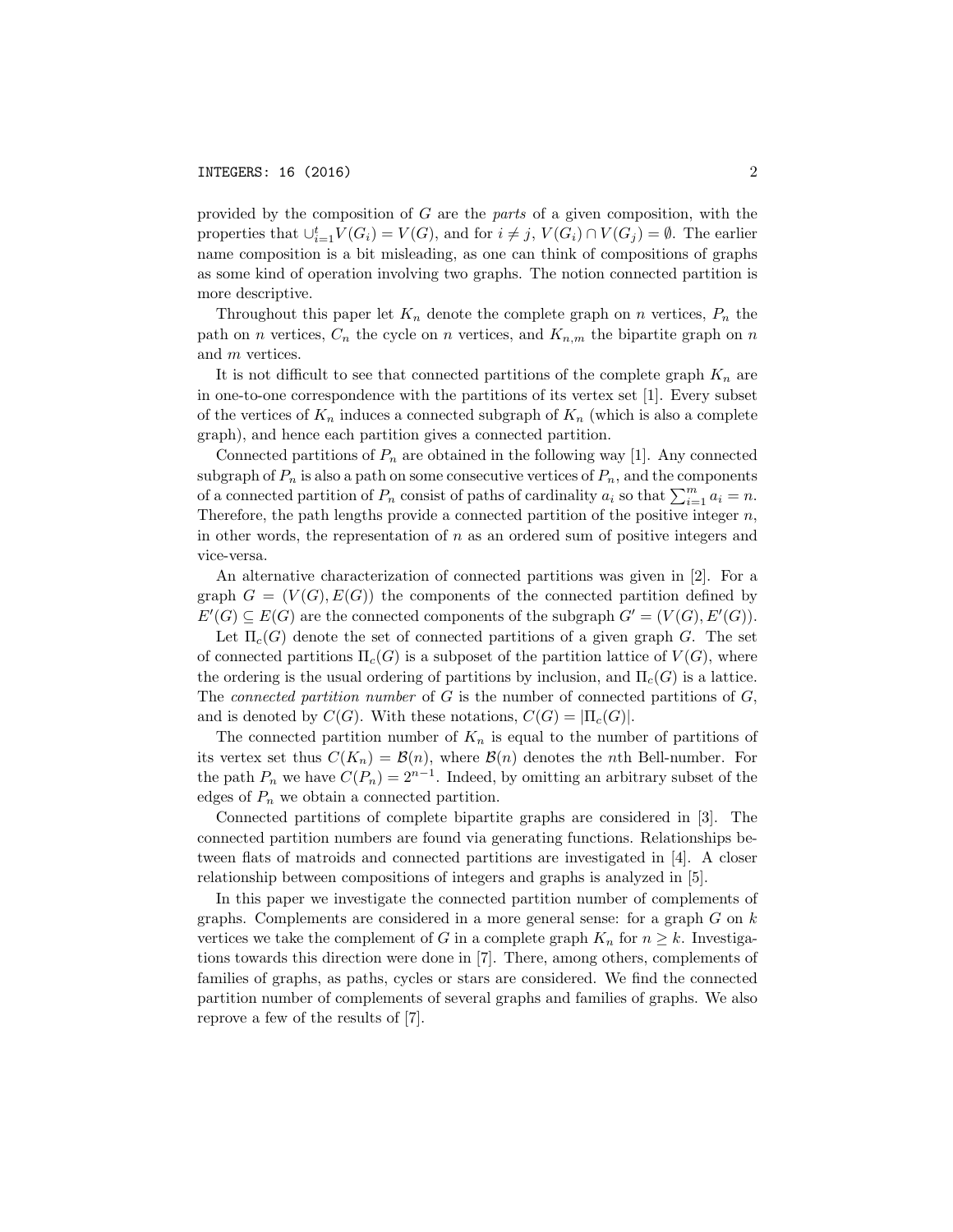We introduce the defect polynomial to find the connected partition number of the complement of a graph for every  $n > k$ . A few properties of these polynomials are introduced, and the polynomials are found for some classes of sparse graphs. Furthermore, we give a characterization of the complement of graphs with girth at least five.

## 2. Complements and Partitions

Throughout the paper complements and relative complements of graphs are investigated. We shall always distinguish the graph from its set of vertices. If no other notation is introduced, the vertices of a graph  $G$  are denoted by  $V(G)$  and the edges by  $E(G)$ . Let us introduce the following notation.

**Definition 2.1.** Let  $G = (V(G), E(G))$ , and let  $H \leq K \leq G$  be subgraphs of *G*. Then let  $\overline{H}^G$  denote the complement of *H* relative to *G*, namely  $V(\overline{H}^G) = V(G)$ and  $E(\overline{H}^G) = E(G) \setminus E(H)$ . For a subset of vertices *S*, where  $V(H) \subseteq S \subseteq V(G)$ , let  $\overline{H}^S$  denote the complement of *H* with respect to the complete graph on *S*. Thus  $V(\overline{H}^S) = S$  and  $E(\overline{H}^S) = {S \choose 2} \setminus E(H)$ . For a subset of vertices  $S \subseteq V(H)$  we denote by  $H|_S$  the subgraph of *H* induced on the vertex set *S*.

The following observation will be used often throughout the paper in inclusionexclusion principle arguments. The essence of this lemma is implicitly used several times in [7].

**Lemma 2.2.** Let  $G = (V(G), E(G))$  and  $H \leq G$ , and let  $P = \{G_1, ..., G_k\}$  be *a connected partition of G. The partition P does not induce a connected partition on*  $\overline{H}^G$  *if and only if there is a component*  $G_i \in \mathcal{P}$  *such that the complement*  $\overline{H|_{V(G_i)}}^{V(G_i)}$  *is not connected.* 

*Proof.* By definition, an arbitary partition  $Q$  of  $V(G)$  induces a connected partition on  $\overline{H}^G$  if and only if for every component  $Q_i \in \mathcal{Q}$  the complement  $\overline{H|_{Q_i}}^{Q_i}$  is connected. If we assume that the partition *Q* is a connected partition, we obtain the statement.

**Definition 2.3.** Let  $G = (V(G), E(G))$ , and let  $P$  be a partition of  $G, P =$  $\{P_1, P_2, \ldots P_k\}$ , such that  $P_i \subseteq V(G)$  and  $\bigcup P_i = V(G)$ . The subsets  $P_i$  will be called *parts* or *classes* of the partition  $P$ . A subset  $P_i$  is called an *obstacle* of the graph *G* if it satisfies the conditions of Lemma 2.2, namely that  $\overline{G|_{P_i}}^{P_i}$  is not connected. Denote the set of obstacles of  $G$  by  $\mathcal{A}(G)$ .

Observe that an obstacle contains at least two vertices. The obstacles on exactly two vertices are the edges.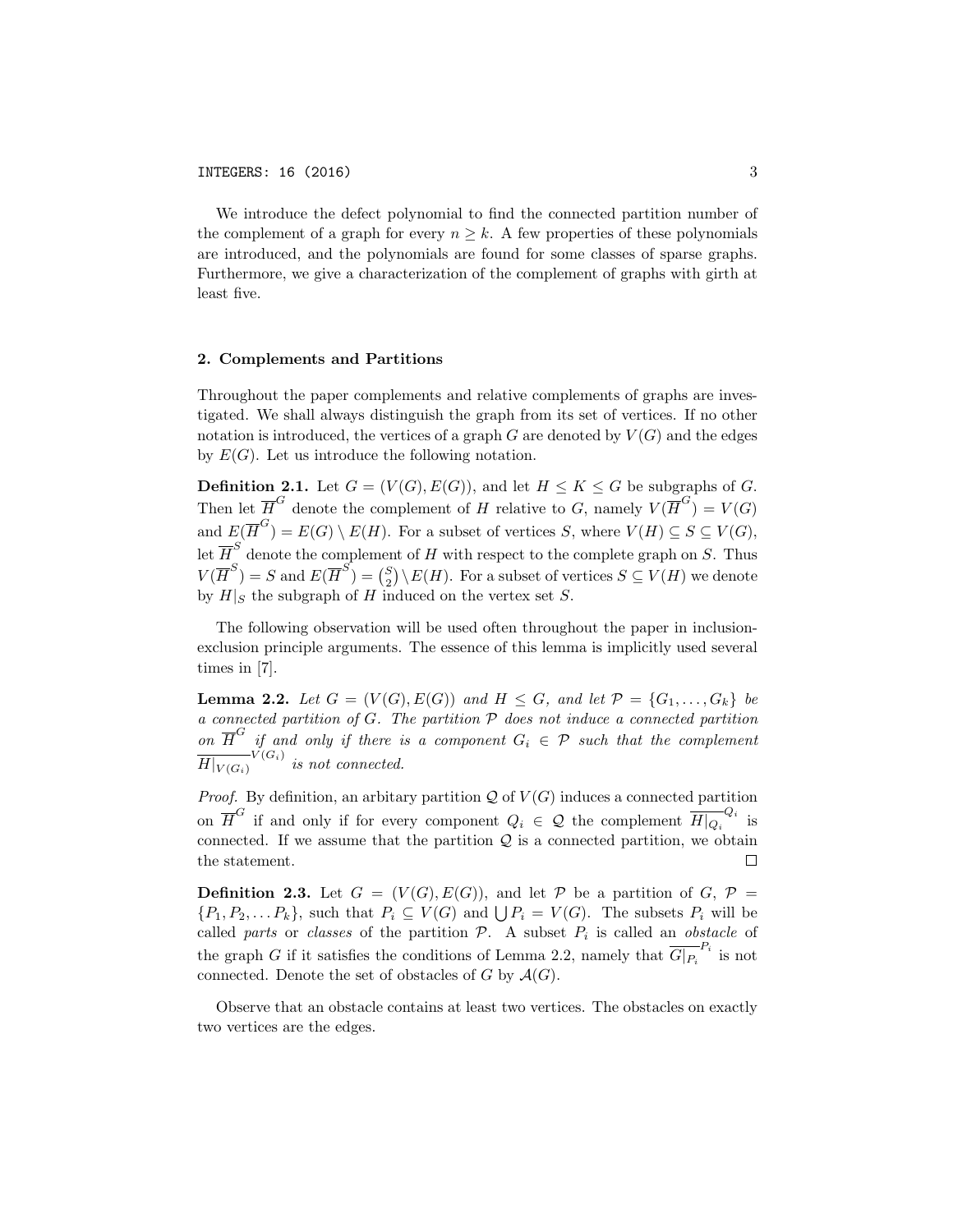A partition  $P$  of  $V(G)$  is a connected partition of  $\overline{G}$  if and only if  $P$  does not contain an obstacle. This obviously implies that

$$
C(\overline{G}^{K_n}) = \mathcal{B}(n) - |\{ \mathcal{Q} \mid \mathcal{Q} \in \Pi_c(K_n) \text{ and } \mathcal{Q} \cap \mathcal{A}(G) \neq \emptyset \}|.
$$

Recall that  $\mathcal{B}(n)$  stands for the *n*th Bell-number. Note that this is just a reformulation of the definitions.

In order to obtain a useful way to find  $C(\overline{G}^{K_n})$ , we take a closer look at the partitions with obstacles.

**Definition 2.4.** Let  $\Theta(G)$  be the set of antichains of the obstacles of G:

$$
\Theta(G) = \{ \mathcal{K} \subseteq \mathcal{A}(G) \mid \text{for all } K_1, K_2 \in \mathcal{K}, \text{ if } K_1 \neq K_2 \text{ then } K_1 \cap K_2 = \emptyset \}.
$$

Definition 2.4 describes the subsets of the power set of the obstacles that can be subsets of partitions.

**Theorem 2.5.** *Let*  $G \leq K_n$ *. Then* 

$$
C(\overline{G}^{K_n}) = \sum_{\mathcal{K} \in \Theta(G)} (-1)^{|\mathcal{K}|} \mathcal{B}(n - |\cup \mathcal{K}|).
$$

*Proof.* By Lemma 2.2 we get that  $C(\overline{G}^{K_n})$  is equal to the number of  $P$  connected partitions of  $K_n$  such that  $P \cap A(G) = \emptyset$ . The number of connected partitions of  $K_n$  is equal to the *n*th Bell-number,  $C(K_n) = \mathcal{B}(n)$ . We have to subtract the number of connected partitions that contain an obstacle as a part.

An element  $\mathcal{K} \in \Theta(G)$  can be extended to a connected partition of  $K_n$  by joining a connected partition of  $V(K_n) \setminus \cup \mathcal{K}$ . The spanned subgraph is always a complete graph, hence *K* can be extended exactly on  $\mathcal{B}(n - | \cup K|)$  ways to a connected partition of *Kn*.

The inclusion-exclusion principle leads to the statement.

 $\Box$ 

For the complement of a subgraph  $H \leq G$  a similar, but more complicated statement can be formulated.

**Definition 2.6.** Let  $G = (V(G), E(G))$  and  $H \leq G$ . Let  $\mathcal{P} = \{G_1, G_2, \ldots, G_k\}$  be a connected partition of *G*. The subgraph *G<sup>i</sup>* is called an *obstacle of H relative to G* if  $\overline{H|_{V(G_i)}}^{V(G_i)}$  is not connected. Observe that  $G|_{V(G_i)}$  is connected.

Let  $\mathcal{A}^G(H)$  denote the set of relative obstacles of *H* with respect to *G*. Let

$$
\Theta^G(H) = \{ \mathcal{K} \subseteq \mathcal{A}^G(H) \, | \, \forall K_1, K_2 \in \mathcal{K}, K_1 \neq K_2 \Rightarrow K_1 \cap K_2 = \emptyset \}.
$$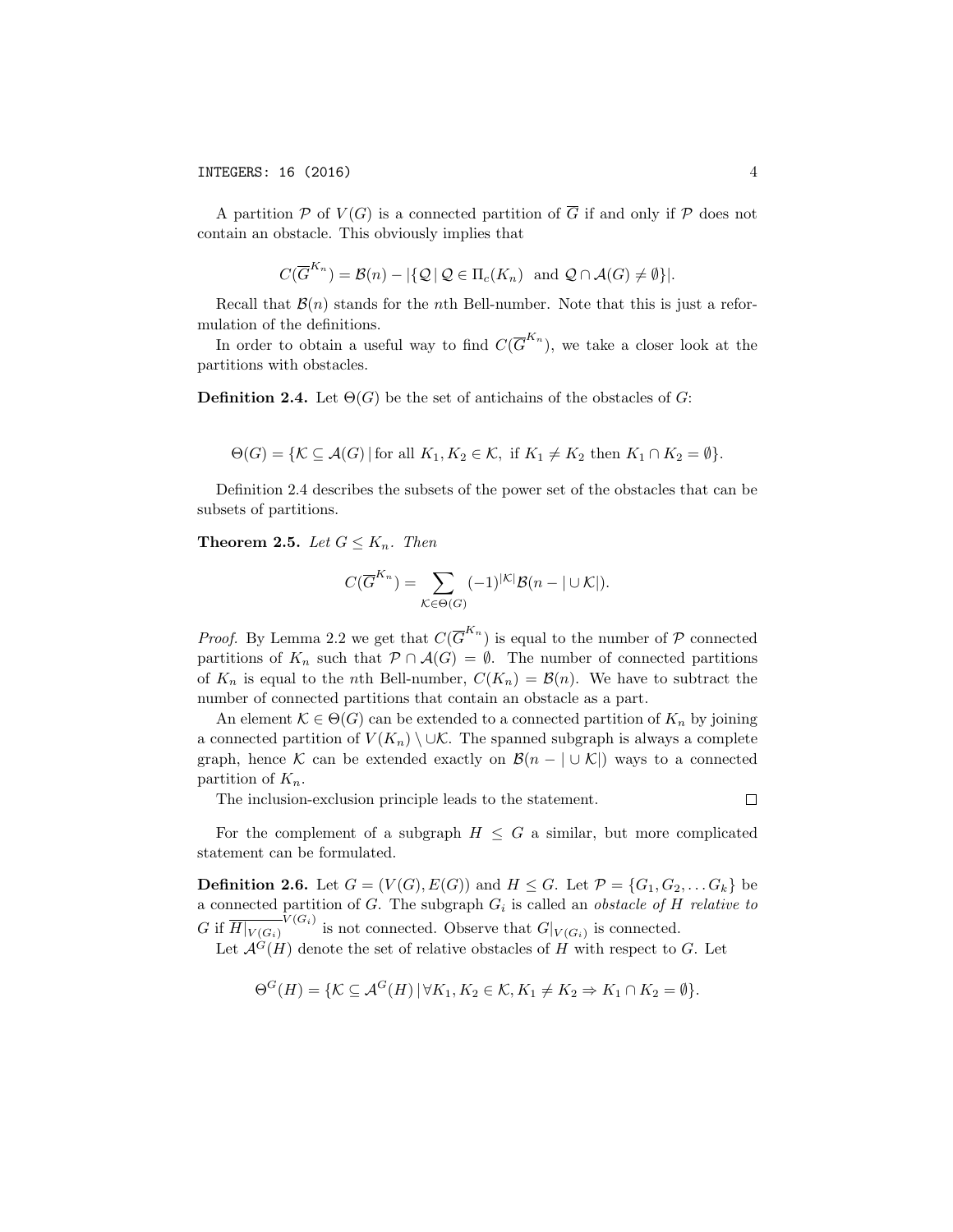INTEGERS: 16 (2016) 5

**Theorem 2.7.** *Let*  $H \leq G$ *. Then* 

$$
C(\overline{H}^G) = \sum_{\mathcal{K} \in \Theta^G(H)} (-1)^{|\mathcal{K}|} C(G - \cup \mathcal{K}).
$$

*Proof.* The proof is similar to the proof of Theorem 2.5. By Lemma 2.2, we have to subtract the number of compositions that contain an element from  $\mathcal{A}^G(H)$  as a part. However, an element  $\mathcal{K} \in \Theta^G(H)$  can be extended to a connected partition of *G* by joining a connected partition of  $G \setminus \cup \mathcal{K}$ .

The inclusion-exclusion principle leads to the statement.

 $\Box$ 

Example 2.8. Let *Q*<sup>3</sup> be the graph corresponding to the vertices and edges of the 3-dimensional cube. Then  $C(Q_3) = 958$ .

*Proof.* Observe that  $Q_3 = \overline{H}^{K_{4,4}}$ , where *H* is a matching of  $K_{4,4}$ ; that is, *H* is composed of four independent edges of  $K_{4,4}$ . Now,  $\mathcal{A}^{K_{4,4}}(H)$  is the set of all stars in  $K_{4,4}$  that have at least one common edge with *H* and all  $K_{2,2}$  subgraphs of  $K_{4,4}$ which have exactly two common edges with *H*. By Theorem 2.7 we obtain

$$
C(Q_3) = C(K_{4,4}) - 4C(K_{3,3}) - 24C(K_{2,3}) - 24C(K_{1,3}) - 8C(K_{0,4})
$$
  
+48C(K\_{1,2}) + 48C(K\_{0,2}) + 56C(K\_{1,1}) + 48C(K\_{0,1}) - 14C(K\_{0,0}).

The symbol  $K_{0,0}$  denotes the empty graph, and by definition,  $C(K_{0,0}) = 1$ .

The values  $K_{4,4} = 2100, K_{3,3} = 128, K_{2,3} = 34, K_{1,3} = 8, K_{1,2} = 4$  and  $K_{0,n} = 1$ can be calculated from the formulas in [1] or [3].  $\Box$ 

#### 3. The Defect Polynomial of Graphs

In order to group the Bell-numbers in the expression in Theorem 2.5, let

$$
c_i^G = \sum_{\substack{\mathcal{K} \in \Theta(G) \\ |\cup \mathcal{K}| = i}} (-1)^{|\mathcal{K}|}.
$$

In this way, if  $|V(G)| = k$  we obtain

$$
C(\overline{G}^{K_n}) = \sum_{i=0}^{k} c_i^G \mathcal{B}(n-i).
$$
 (1)

The coefficients  $c_i^G$  depend only on  $\Theta(G)$ ; hence they do not depend on *n*, only on *G*. It will be shown that there are unique real numbers (integers)  $c_i^G$  such that this expression holds for every *n*.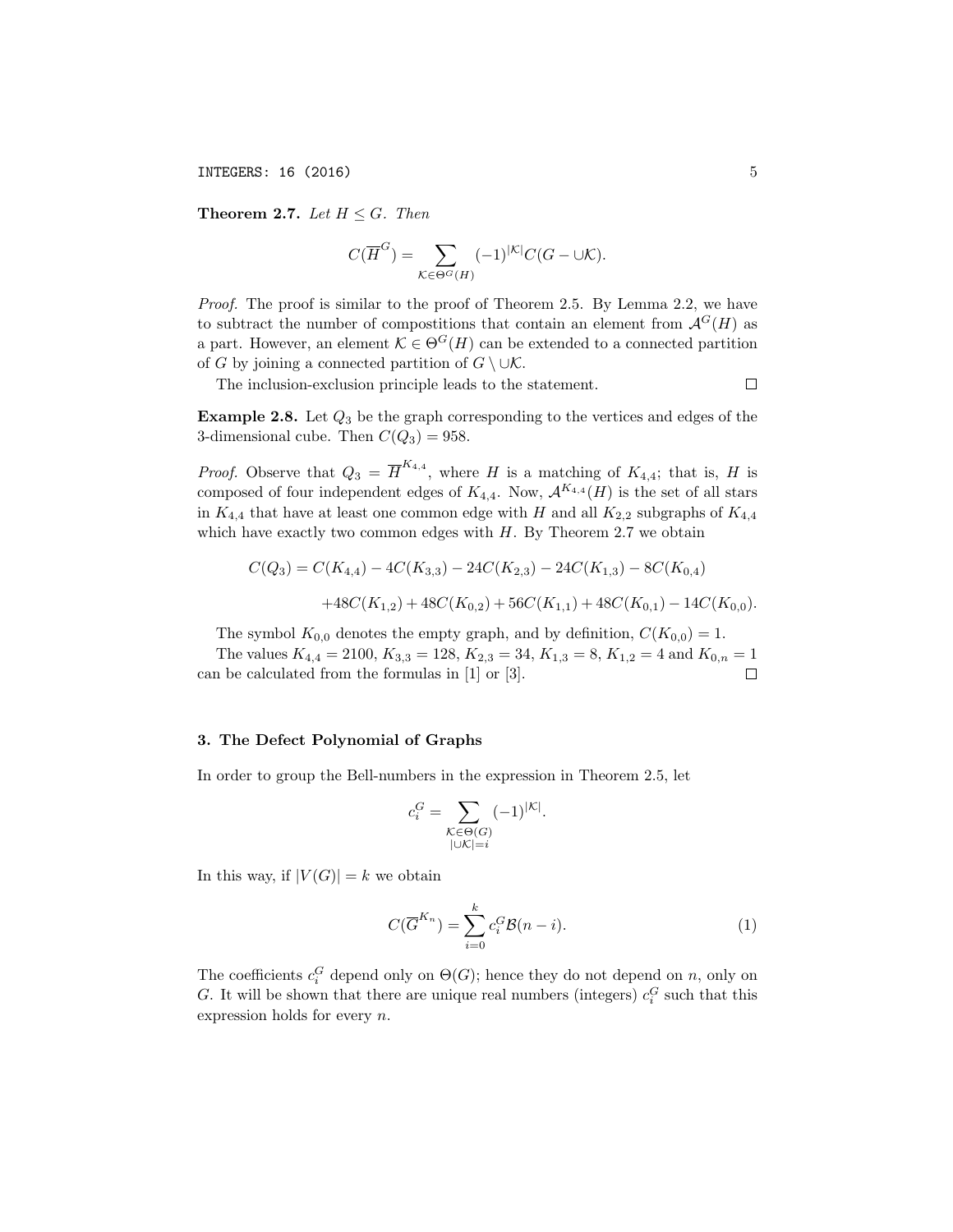INTEGERS: 16 (2016) 6

 $\textbf{Lemma 3.1.} \ \ Let \ G=(V(G),E(G)) \ be \ a \ graph, \ |V(G)|=k. \ \ Let \ B(x)=\ \sum_{i=1}^{\infty}p_{i}(x_{i})\ (x_{i})=\sum_{i=1}^{\infty}p_{i}(x_{i})\ (x_{i})=\sum_{i=1}^{\infty}p_{i}(x_{i})=\sum_{i=1}^{\infty}p_{i}(x_{i})$  $\sum_{n=0}$   $B(n)x^n$ be the ordinary generator function of the Bell numbers, and  $a_1, \ldots, a_k$  such that for *every*  $n > k$ 

$$
C(\overline{G}^{K_n}) = \sum_{i=0}^{k} a_i \mathcal{B}(n-i)
$$
 (2)

*holds. Then*  $a_i = c_i^G$  *for every*  $i = 1, 2, ..., n$ *. Moreover,* 

$$
B(x)d_G(x) - r(x) = \sum_{n=k}^{\infty} C(\overline{G}^{K_n})x^n
$$
\n(3)

*for some polynomial*  $r(x)$  *of degree*  $k-1$ *.* 

*Proof.* First observe that Formula (3) holds for every *k*-tuple of numbers satisfying (2). We need only examine the coefficient of  $x^n$  in the product for  $n > k$ . Let  $p(x) = \sum_{n=1}^{n}$  $\sum_{i=1}^{n} a_i x^i$  and  $q(x) = \sum_{i=0}^{k}$ *i*=0  $c_i^G x^i$ .

Now, by the assumption, there are polynomials  $r(x)$  and  $r'(x)$  such that

$$
B(x)q(x) - r(x) = \sum_{n=k}^{\infty} C(\overline{G}^{K_n})x^n
$$

and

$$
B(x)p(x) - r'(x) = \sum_{n=k}^{\infty} C(\overline{G}^{K_n})x^n.
$$

After subtraction, we get that  $B(x)(q(x) - p(x)) - r(x) + r'(x) = 0$ , and therefore

$$
B(x) = \frac{r(x) - r'(x)}{q(x) - p(x)}.
$$
 (4)

In order to exclude 0 as a pole of the right-hand side, by multiplying by  $x^n$  we obtain

$$
x^{n}B(x) = x^{n}\frac{r(x) - r'(x)}{q(x) - p(x)}.
$$
\n(5)

For the coefficients of  $B(x)$  we have

$$
\limsup \sqrt[n]{B(n)} = \limsup \sqrt[n]{\frac{1}{e} \sum_{k \ge 0} \frac{k^n}{k!}} \ge \limsup \sqrt[n]{\frac{t^n}{t!}} = t.
$$

Therefore,  $\limsup \sqrt[n]{B(n)} = \infty$ .

On the left-hand side of (5) we have a formal power-series with no radius of convergence. On the right-hand side the corresponding expansion has a positive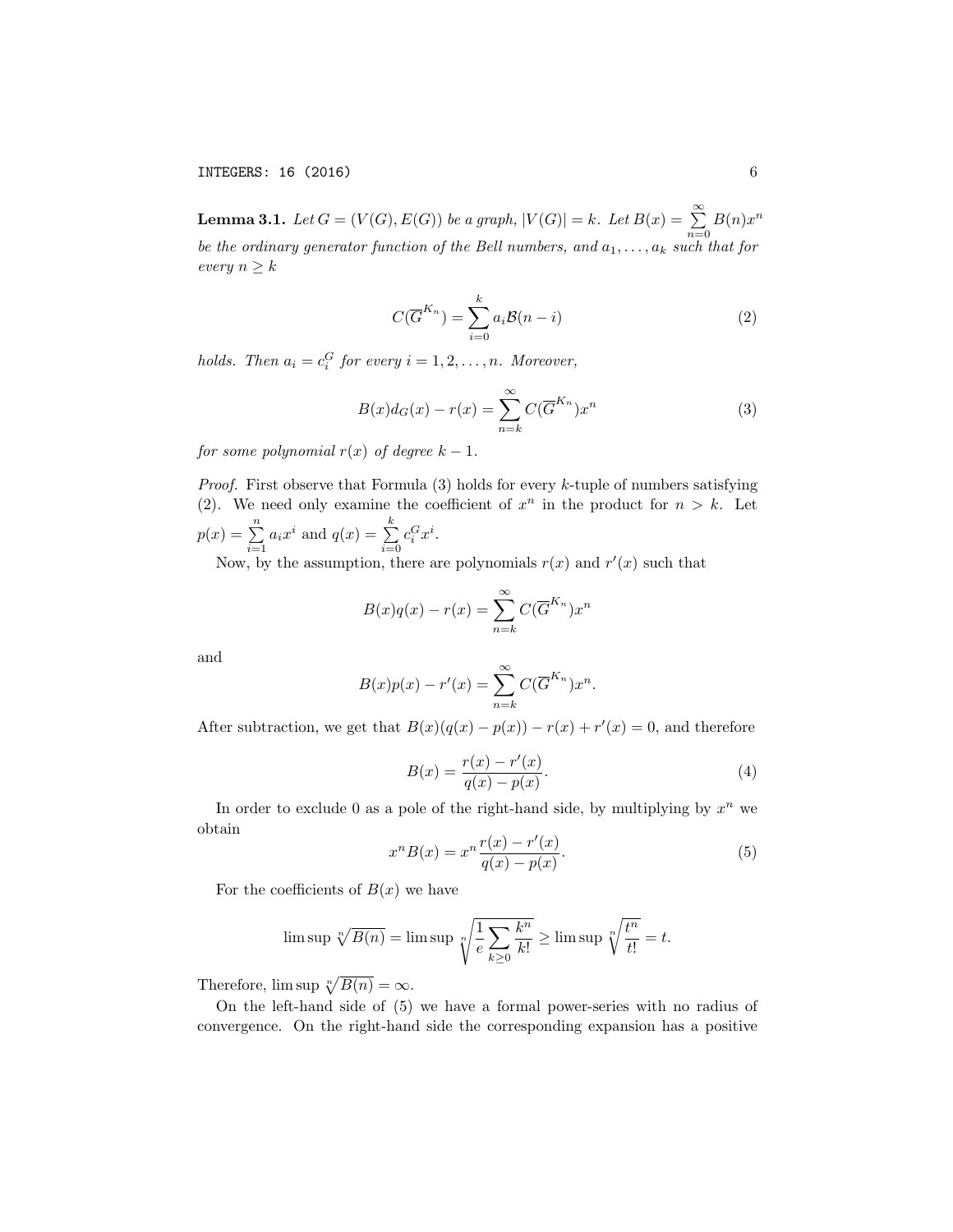radius of convergence, unless its denominator is the zero polynomial. Therefore  $p(x) = q(x)$  and, also  $r(x) = r'(x)$ . □

By Lemma 3.1 the polynomial  $q(x)$  is unique and although we substitute Bell numbers for  $x^i$ , by Equation  $(2)$  it shows some polynomial behavior.

Definition 3.2. The *defect polynomial of G* is

$$
d_G(x) = \sum_{i=0}^{k} c_i^G x^i.
$$

If there is no confusion, we write  $c_i$  for  $c_i^G$ .

Now, we investigate the properties of  $d_G(x)$ . It really shows some further natural polynomial behaviour.

**Lemma 3.3.** Let  $G = G_1 \cup G_2$  where  $G_1$  and  $G_2$  are two components of  $G$ . Then

$$
d_G(x) = d_{G_1}(x)d_{G_2}(x).
$$

*Proof.* As there is no vertex of  $G_1$  connected to vertices of  $G_2$ , a class of a partition of *G* contains either vertices of  $G_1$  or vertices of  $G_2$ , but not both.

The same holds for the obstacles of *G*:  $\mathcal{A}(G) = \mathcal{A}(G_1) \cup \mathcal{A}(G_2)$ , and  $\mathcal{A}(G_1) \cap$  $\mathcal{A}(G_2) = \emptyset$ ; moreover, for any  $K_i \in \mathcal{A}(G_i)$  for  $i = 1, 2$  we have  $K_1 \cap K_2 = \emptyset$ . So

$$
d_G(x) = \sum_{\mathcal{K} \in \Theta(G)} (-1)^{|\mathcal{K}|} x^{|\cup \mathcal{K}|} \stackrel{(1)}{=} \sum_{\mathcal{K}_1 \in \Theta(G_1), \mathcal{K}_2 \in \Theta(G_2)} (-1)^{|\mathcal{K}_1 \cup \mathcal{K}_2|} x^{|(\cup \mathcal{K}_1) \cup (\cup \mathcal{K}_2)|}
$$
  
\n
$$
\stackrel{(2)}{=} \sum_{\mathcal{K}_1 \in \Theta(G_1), \mathcal{K}_2 \in \Theta(G_2)} (-1)^{|\mathcal{K}_1| + |\mathcal{K}_2|} x^{|\cup \mathcal{K}_1| + |\cup \mathcal{K}_2|}
$$
  
\n
$$
= \sum_{\mathcal{K}_1 \in \Theta(G_1)} (-1)^{|\mathcal{K}_1|} x^{|\cup \mathcal{K}_1|} \sum_{\mathcal{K}_2 \in \Theta(G_2)} (-1)^{|\mathcal{K}_2|} x^{|\cup \mathcal{K}_2|}
$$
  
\n
$$
= d_{G_1}(x) d_{G_2}(x).
$$

Equality (1) holds, because the partitions of *G* split into two classes, a partition of  $G_1$  and a partition of  $G_2$ . Equality (2) is just using the fact that the parts of partitions of *G*<sup>1</sup> and *G*<sup>2</sup> are disjoint, hence the sizes are the sum of the sizes of the two parts. □

**Lemma 3.4.** *Let G be a graph*,  $v \in V(G)$ *. Then* 

$$
d_G(x) = d_{G-v}(x) - \sum_{v \in K \in \mathcal{A}(G)} x^{|K|} d_{G-K}(x).
$$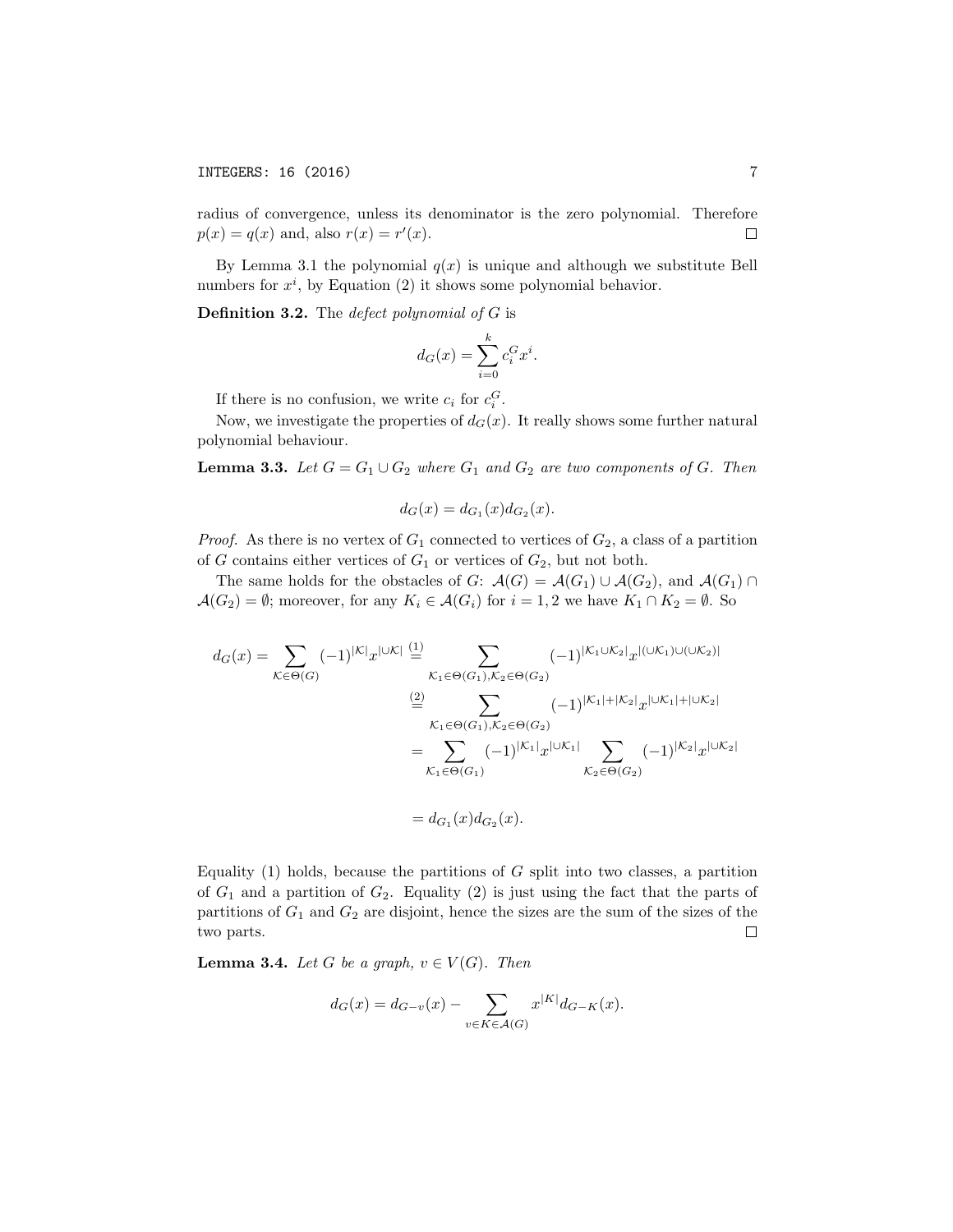*Proof.* The first term calculates those partitions where *v* is a single vertex (that is,  $\{v\}$  is a class of the partition). The sum handles the remaining ones. □

**Corollary 3.5.** Let *kD* denote the graph with *k* independent edges. Then  $d_{kD}(x) =$  $(1 - x^2)^k$ .

*Proof.* Every connected component of *kD* is a *K*2, and therefore by Lemma 3.3,  $d_{kD}(x) = (d_{K_2}(x))^{k}$ . As  $d_{K_2}(x) = 1 - x^2$ , we obtain the desired result. □

Example 3.6. Let *O* denote the vertex-edge graph of the regular octahedron. Then  $C(O) = 163$ . Indeed, the graph *O* can be obtained from a complete graph on six vertices omitting three edges. As  $d_{3D}(x) = (1 - x^2)^3 = 1 - 3x^2 + 3x^4 - x^6$  we have that  $C(O) = B(6) - 3B(4) + 3B(2) - B(1) = 163$ .

**Corollary 3.7.** Let  $a_k = \sum_{t=1}^k (-1)^t S_2(k,t)$ , where  $S_2(n,k)$  denotes the 2-associated *Stirling number of the second kind. Then*

$$
d_{K_n}(x) = 1 + \sum_{k=1}^n \binom{n}{k} a_k x^k.
$$

*Moreover, let d*(*x, y*) *denote the exponentional generating function of the polynomials*  $d_{K_n}(x)$ ,  $d(x, y) = \sum_{n=0}^{\infty} d_{K_n}(x) \frac{y^n}{n!}$ . *Then* 

$$
d(x,y) = e^{1+y+xy-e^{xy}}.
$$

*Proof.* Observe that every  $K \in \Theta(K_n)$  is a subpartition of  $V = V(K_n)$ , where every class contains at least two vertices. So we can count them in the following way: for every  $1 \leq k \leq n$  we choose *k* elements from *V*, then partition it into exactly *t* subsets, where every member contains at least two elements. So

$$
d_{K_n}(x) = 1 + \sum_{k=1}^n \binom{n}{k} \sum_{t=1}^n (-1)^t S_2(k, t) x^k = 1 + \sum_{k=1}^n \binom{n}{k} a_k x^k.
$$

Let  $F(x, y) = \sum$  $\sum_{n,k>0} S_2(n,k) \frac{x^n}{n!} y^k$ . It is known that

$$
F(x,y) = e^{y(e^x - 1 - x)} - 1.
$$

It follows that  $d(x, y) = (F(xy, -1) + 1)e^y$ .

Corollary 3.8. *For the defect polynomials of paths the following recurrence formula holds:*  $d_{P_n}(x) = d_{P_{n-1}}(x) - x^2 d_{P_{n-2}}(x) - x^3 d_{P_{n-3}}(x)$ .

 $\Box$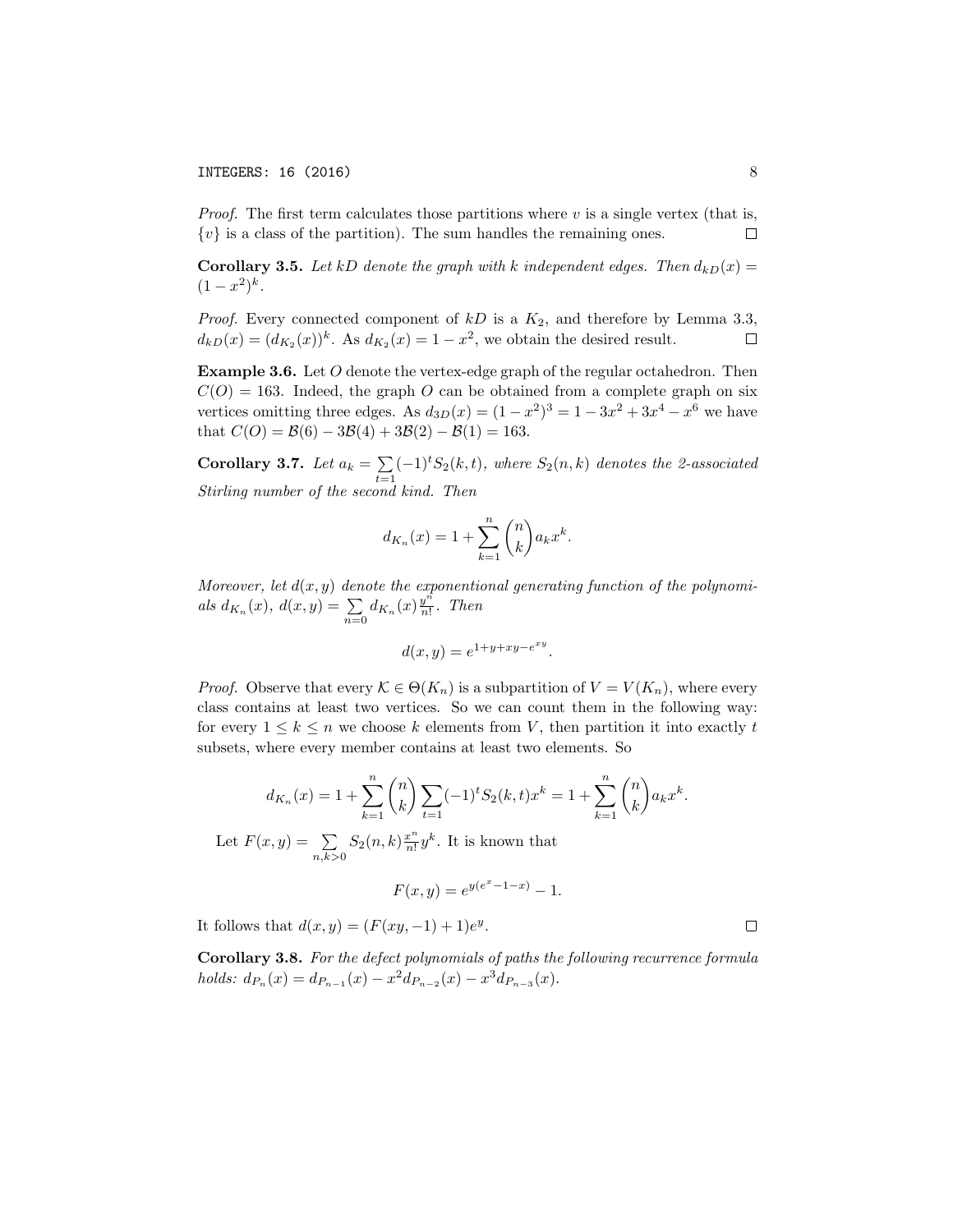*Proof.* Apply Lemma 3.4 with  $H = P_n$  and *v* the last vertex. Then by omitting *v*, we obtain a path of length  $n-1$ . If the vertex  $v$  is contained in an obstacle, then *v* is either a single edge, or a path of length three. These give the last two terms of the expression. 口

Corollary 3.9. *Let T be a tree and L denote the set of its leaves. Let u be a vertex* of T such that  $|N(u) \cap L| \geq |N(u)| - 1$ , that is every neighbour of u is a leaf except possibly one vertex. Let  $L_u = N(u) \cap L$ ,  $l = |N(u) \cap L|$ , and let t denote the possible *non-leaf neighbour of u. Then*

$$
d_T(x) = d_{T-L_u}(x) - x((1+x)^{l} - 1)(d_{T-u-L_u}(x) + xd_{T-u-L_u-t}(x)).
$$

We remark that sometimes the last term does not exist, as the vertex *t* does not necessarily exist. Hence we define the defective polynomial of the empty graph to be the zero polynomial.

*Proof.* First of all, observe that every obstacle of the tree is a star on at least three vertices. Indeed, for any path of the tree that is longer than three its relative complement is connected, and complements of stars contain two components, one of them consisting of the single center of the star. Then, dividing the partitions into three parts depending on whether or not they have parts from the star and depending on if they contain *t*, we have the following:

$$
d_T(x) = \sum_{K \in \Theta(G)} (-1)^{|K|} x^{|U|K|} \n= \sum_{\substack{K \in \Theta(G) \\ L \cap (U|K) = \emptyset}} (-1)^{|K|} x^{|U|K|} + \sum_{\substack{K \in \Theta(G) \\ L \cap (U|K) \neq \emptyset}} (-1)^{|K|} x^{|U|K|} + \sum_{\substack{K \in \Theta(G) \\ t \neq UK}} (-1)^{|K|} x^{|U|K|} \n= d_{T-L}(x) - \sum_{\substack{0 \neq A \subseteq L \\ \emptyset \neq A \subseteq L}} x^{|A \cup \{u\}|} d_{T-L-u}(x) d_{L-A}(x) - \sum_{\substack{0 \neq A \subseteq L \\ \emptyset \neq A \subseteq L}} x^{|A \cup \{u,t\}|} d_{T-A-u}(x) - \sum_{\substack{0 \neq A \subseteq L \\ \emptyset \neq A \subseteq L}} x^{|A \cup \{u,t\}|} d_{T-A-u}(x) \n= d_T(x) \n= d_{T-L}(x) - x((1+x)^l - 1) d_{T-u-L}(x) - x^2((1+x)^l - 1) d_{T-u-L-t}(x).
$$

**Corollary 3.10.** *Let*  $K_{1,k}$  *be a star on*  $k + 1$  *vertices. Then*  $d_{K_{1,k}}(x) = (1 + x)$  $x(1+x)^k$ .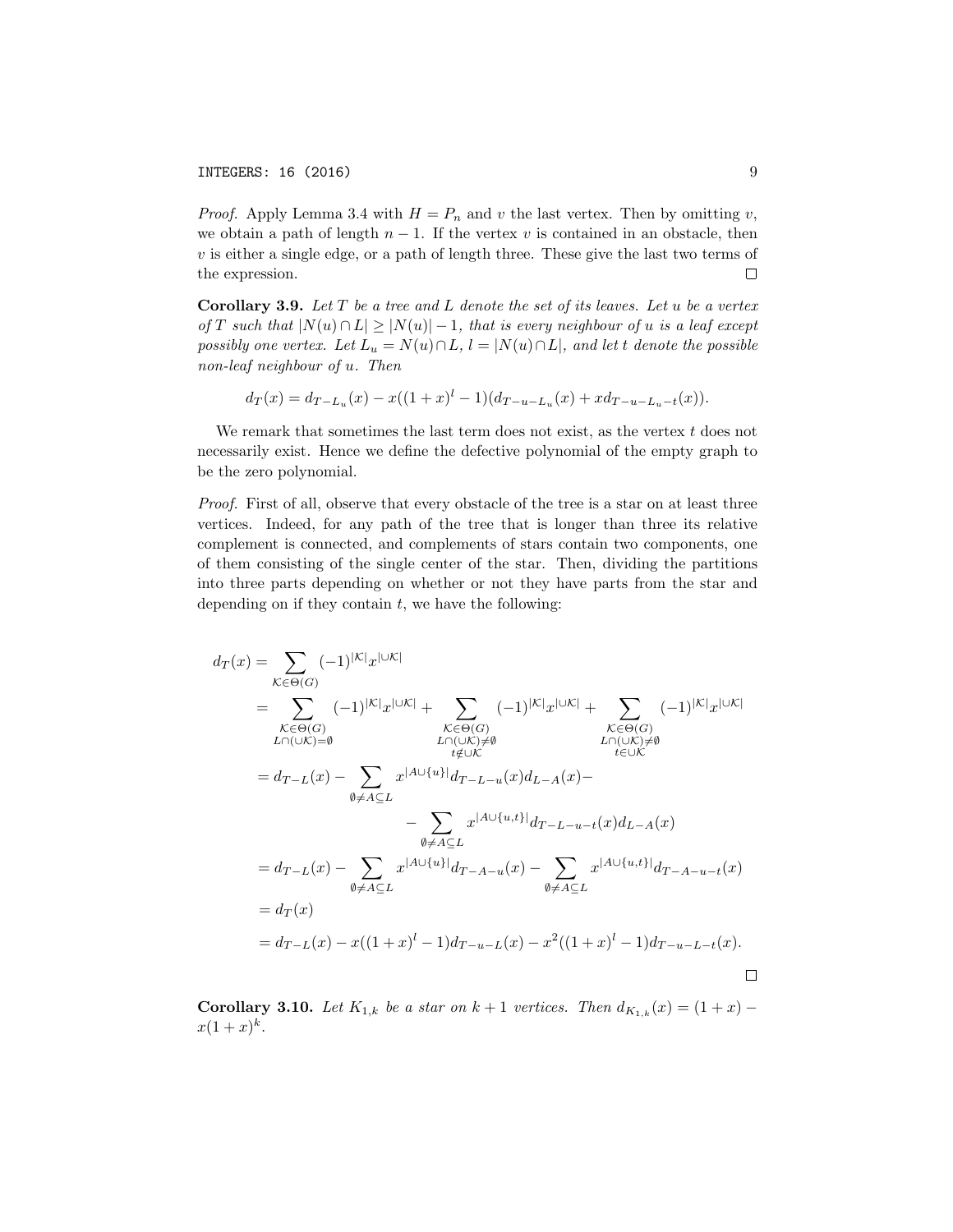*Proof.* Use Corollary 3.9 for the case when *u* is the center of the star. Every subset of the leaves is an empty graph, hence the number of its partitions is one, and the corresponding polynomials are the constant one polynomials. □

**Example 3.11.** Apply Corollary 3.10 for the graph  $K_{n+1}$  and the star *S* with center-vertex  $u \in V(K_{n+1})$  and all edges containing *u*. Then  $C(\overline{S}) = \mathcal{B}(n)$ , and the right-hand side gives  $\mathcal{B}(n+1) - \sum \binom{n}{k} \mathcal{B}(n-k)$ , giving back the well-known formula

$$
\mathcal{B}(n+1) = \sum_{0}^{n} {n \choose k} \mathcal{B}(n-k).
$$

### 4. Obstacles in Graphs with Girth at Least 5

As we have seen earlier, in trees the only obstacles are the stars. A star in an arbitary graph *G* consists of a center  $v \in V(G)$  and a subset of vertices of its neighbors,  $A \subseteq N(v)$ . The subgraph induced by the vertex set  $\{v\} \cup A$  will be connected in *G*. However, in its complement, *v* will stand as an isolated vertex. So it means that the stars are always in  $\mathcal{A}(G)$ .

In the next lemma we will prove that if the girth of a graph *G* is at least five, then these stars are the only obstacles.

**Lemma 4.1.** Let G be a graph with girth at least five. Then  $\mathcal{A}(G)$  is exactly the *set of the stars of G.*

*Proof.* By the definition of  $\mathcal{A}(G)$  every star is part of it. Let  $K \subseteq V(G)$  with  $|V(K)| \geq 4$ , and suppose that  $H = G|_K$  is not a star, and  $\overline{H}$  is not connected. Then there exist  $X, Y \subset V(H)$  such that  $|X|, |Y| \geq 2$ ,  $X \cup Y = V(H)$ ,  $X \cap Y = \emptyset$ , and there is no edge of  $\overline{H}$  between *X* and *Y*. This means that for every  $x \in X$  and  $y \in Y$  the pair  $(x, y)$  is in  $E(H)$ . Therefore, there exists a  $C_4$  in *H*. But this is a contradiction, because  $5 > q(H) = q(G|_K) > q(G) > 5$ . contradiction, because  $5 > g(H) = g(G|_K) \ge g(G) \ge 5$ .

From now on, we can deal with graphs of girth at least five in the convenient way described in Lemma 4.1. For example, we can calculate the connected partition numbers of the Petersen graph and the graph of the dodecahedron, both fulfilling this criterion.

We calculated the two polynomials by computer. Our algorithm was based on the idea of Bodo Lass [6].

Let  $n = |V(G)|$  and consider the ring  $\mathbb{Z}[x_1, \ldots, x_n]/(x_i^2 = 0)$ , where the variables correspond to the vertices of *G*. At first we calculated the polynomial  $v(x)$ , the sum of the characteristic monomials of the obstacles in the ring. Then we calculated  $e^{-v(x)} = \sum_{k=0} \frac{(-v(x))^k}{k!}$  and the coefficients of this expansion gave us the coefficients of the defect polynomials. (Observe that any element in the ring without constant